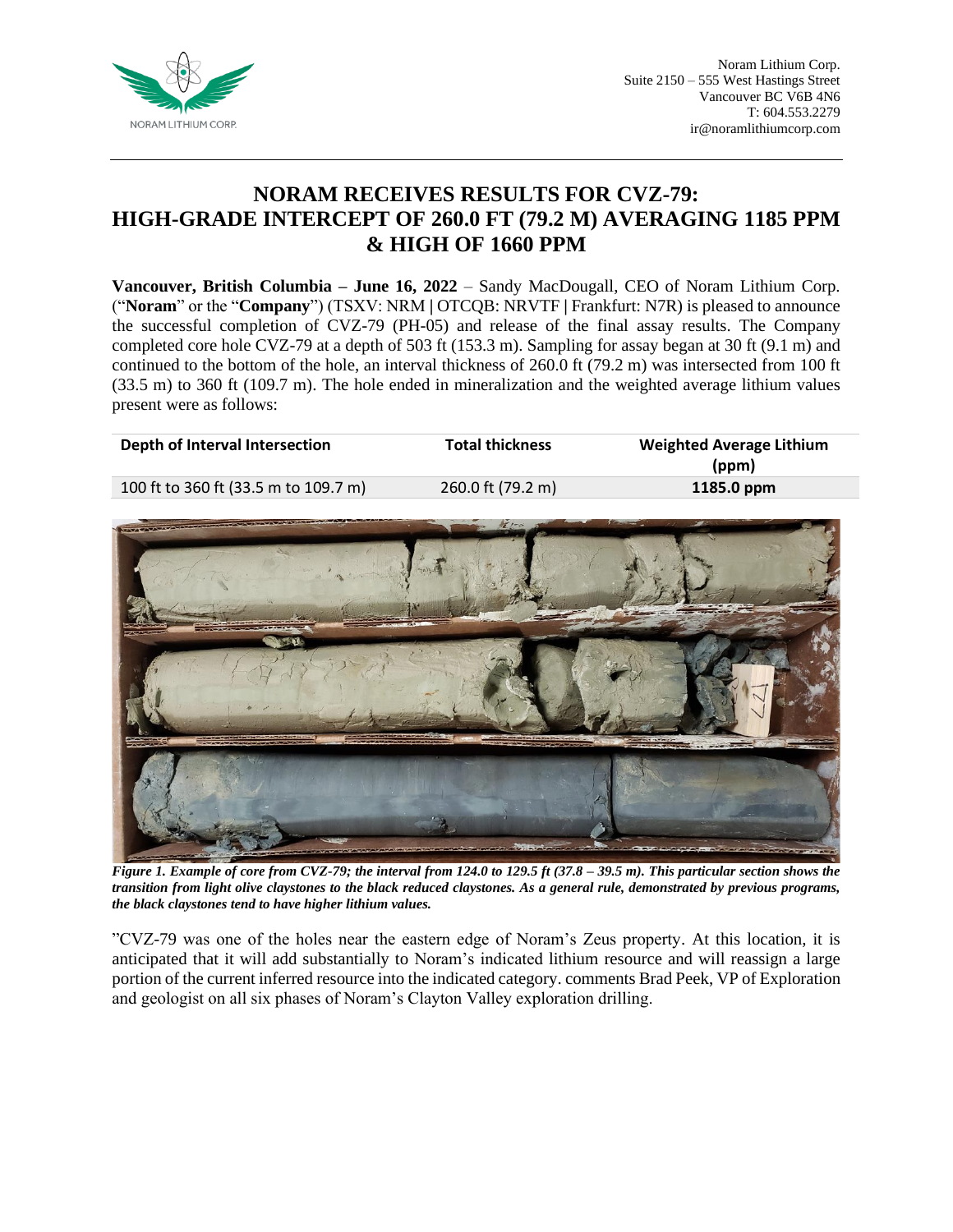

*Figure 2. Comparative stratigraphy and assay results for drill hole CVZ-79 as compared to CVZ-75 and CVZ-77, which were also drilled as part of the Phase IV program. All 3 holes had long intercepts of high-grade lithium mineralization. The histogram on the sides of the holes are the composited lithium grades in ppm Li. The cross section has a 4X vertical exaggeration.*



*Figure 3 – Location of all past drill holes (Phase I to Phase V) previously completed in addition to the 12 holes completed during Phase V1. Phase VI holes are indicated in purple*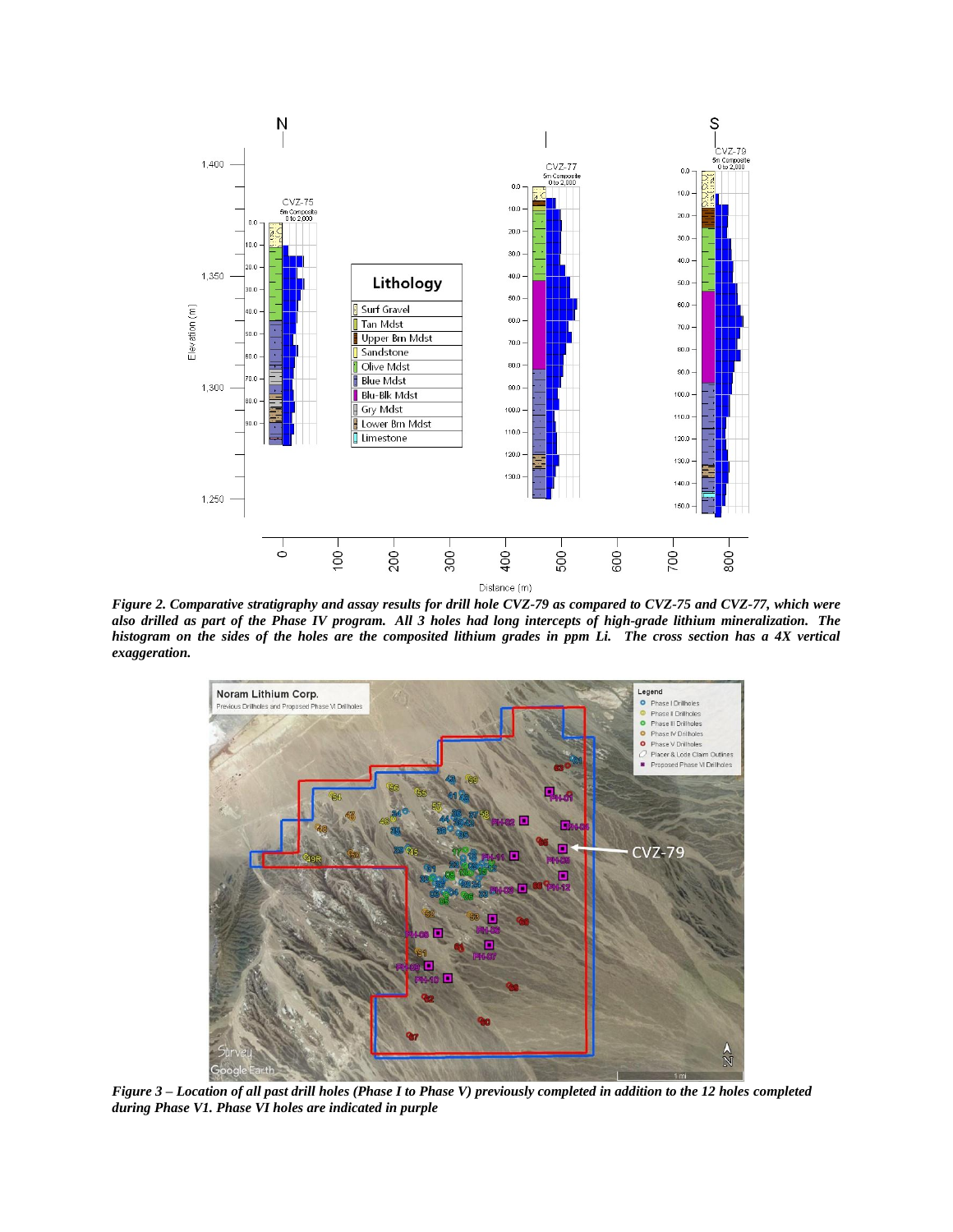| Hole ID       | From (ft) | To (ft) | From (m) | To $(m)$ | Li (ppm) |
|---------------|-----------|---------|----------|----------|----------|
| <b>CVZ-79</b> | 40        | 45      | 12.2     | 13.7     | 253      |
| <b>CVZ-79</b> | 45        | 50      | 13.7     | 15.2     | 411      |
| <b>CVZ-79</b> | 50        | 55      | 15.2     | 16.8     | 840      |
| <b>CVZ-79</b> | 55        | 60      | 16.8     | 18.3     | 930      |
| <b>CVZ-79</b> | 60        | 65      | 18.3     | 19.8     | 620      |
| <b>CVZ-79</b> | 65        | 70      | 19.8     | 21.3     | 650      |
| <b>CVZ-79</b> | 70        | 75      | 21.3     | 22.9     | 800      |
| <b>CVZ-79</b> | 75        | 80      | 22.9     | 24.4     | 810      |
| <b>CVZ-79</b> | 80        | 85      | 24.4     | 25.9     | 590      |
| <b>CVZ-79</b> | 85        | 90      | 25.9     | 27.4     | 920      |
| <b>CVZ-79</b> | 90        | 95      | 27.4     | 29.0     | 560      |
| <b>CVZ-79</b> | 95        | 100     | 29.0     | 30.5     | 730      |
| <b>CVZ-79</b> | 100       | 105     | 30.5     | 32.0     | 1260     |
| <b>CVZ-79</b> | 105       | 110     | 32.0     | 33.5     | 740      |
| <b>CVZ-79</b> | 110       | 115     | 33.5     | 35.1     | 880      |
| <b>CVZ-79</b> | 115       | 120     | 35.1     | 36.6     | 950      |
| <b>CVZ-79</b> | 120       | 125     | 36.6     | 38.1     | 890      |
| <b>CVZ-79</b> | 125       | 130     | 38.1     | 39.6     | 970      |
| <b>CVZ-79</b> | 130       | 135     | 39.6     | 41.1     | 1170     |
| <b>CVZ-79</b> | 135       | 140     | 41.1     | 42.7     | 980      |
| <b>CVZ-79</b> | 140       | 150     | 42.7     | 45.7     | 1040     |
| <b>CVZ-79</b> | 150       | 160     | 45.7     | 48.8     | 1070     |
| <b>CVZ-79</b> | 160       | 170     | 48.8     | 51.8     | 940      |
| <b>CVZ-79</b> | 170       | 180     | 51.8     | 54.9     | 1480     |
| <b>CVZ-79</b> | 180       | 190     | 54.9     | 57.9     | 1430     |
| <b>CVZ-79</b> | 190       | 200     | 57.9     | 61.0     | 1190     |
| <b>CVZ-79</b> | 200       | 210     | 61.0     | 64.0     | 1520     |
| <b>CVZ-79</b> | 210       | 220     | 64.0     | 67.1     | 1640     |
| <b>CVZ-79</b> | 220       | 230     | 67.1     | 70.1     | 1660     |
| CVZ-79        | 230       | 240     | 70.1     | 73.2     | 1580     |
| <b>CVZ-79</b> | 240       | 250     | 73.2     | 76.2     | 1240     |
| <b>CVZ-79</b> | 250       | 260     | 76.2     | 79.2     | 1280     |
| <b>CVZ-79</b> | 260       | 270     | 79.2     | 82.3     | 1520     |
| <b>CVZ-79</b> | 270       | 280     | 82.3     | 85.3     | 1480     |
| <b>CVZ-79</b> | 280       | 290     | 85.3     | 88.4     | 1150     |
| <b>CVZ-79</b> | 290       | 300     | 88.4     | 91.4     | 1050     |
| <b>CVZ-79</b> | 300       | 310     | 91.4     | 94.5     | 1010     |
| <b>CVZ-79</b> | 310       | 320     | 94.5     | 97.5     | 990      |
| <b>CVZ-79</b> | 320       | 330     | 97.5     | 100.6    | 1020     |
| <b>CVZ-79</b> | 330       | 340     | 100.6    | 103.6    | 910      |
| <b>CVZ-79</b> | 340       | 350     | 103.6    | 106.7    | 700      |
| <b>CVZ-79</b> | 350       | 360     | 106.7    | 109.7    | 990      |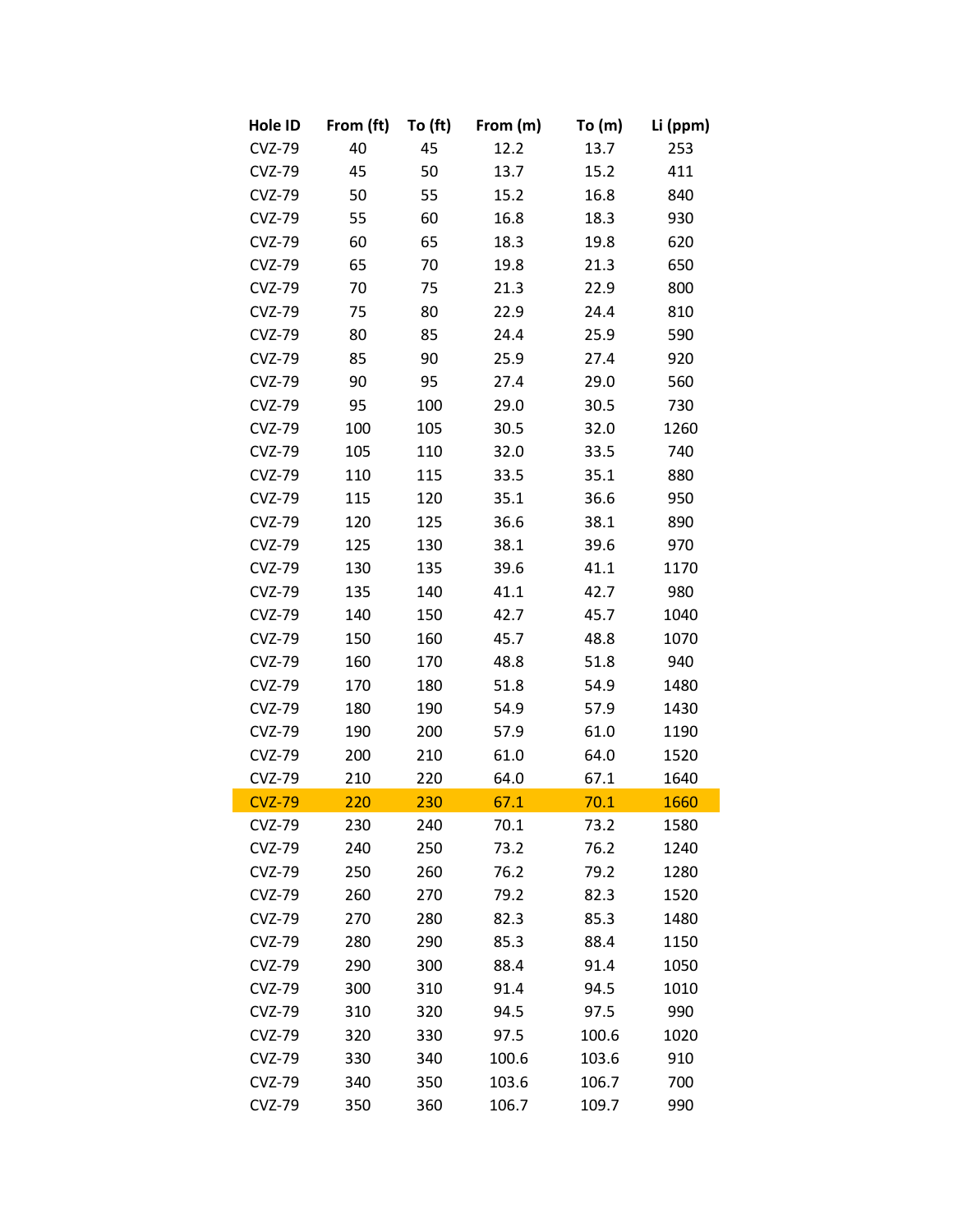| CVZ-79   | 360 | 370 | 109.7 | 112.8 | 720 |
|----------|-----|-----|-------|-------|-----|
| CVZ-79   | 370 | 380 | 112.8 | 115.8 | 510 |
| CVZ-79   | 380 | 390 | 115.8 | 118.9 | 650 |
| CVZ-79   | 390 | 400 | 118.9 | 121.9 | 560 |
| CVZ-79   | 400 | 410 | 121.9 | 125.0 | 650 |
| CVZ-79   | 410 | 420 | 125.0 | 128.0 | 730 |
| CVZ-79   | 420 | 430 | 128.0 | 131.1 | 700 |
| CVZ-79   | 430 | 440 | 131.1 | 134.1 | 850 |
| CVZ-79   | 440 | 450 | 134.1 | 137.2 | 830 |
| $CVZ-79$ | 450 | 460 | 137.2 | 140.2 | 730 |
| CVZ-79   | 460 | 470 | 140.2 | 143.3 | 500 |
| CVZ-79   | 470 | 480 | 143.3 | 146.3 | 820 |
| CVZ-79   | 480 | 490 | 146.3 | 149.4 | 520 |
| CVZ-79   | 490 | 497 | 149.4 | 151.5 | 500 |
| CVZ-79   | 497 | 503 | 151.5 | 153.3 | 550 |

*Table 1 – Sample results from CVZ-79 from 40 ft (12.2 m) to a total depth of 503 ft (153.3 m).*

The samples were analyzed by the ALS laboratory in Reno, Nevada. QA/QC samples were included in the sample batch and returned values that were within their expected ranges.

The technical information contained in this news release has been reviewed and approved by Brad Peek., M.Sc., CPG, who is a Qualified Person with respect to Noram's Clayton Valley Lithium Project as defined under National Instrument 43-101.

#### **About Noram Lithium Corp.**

Noram Lithium Corp. (TSXV: NRM **|** OTCQB: NRVTF **|** Frankfurt: N7R) is a well-financed Canadian based advanced Lithium development stage company with less than 90 million shares issued and a fully funded treasury. Noram is aggressively advancing its Zeus Lithium Project in Nevada from the development-stage level through the completion of a Pre-Feasibility Study in 2022.

The Company's flagship asset is the Zeus Lithium Project ("Zeus"), located in Clayton Valley, Nevada. The Zeus Project contains a current 43-101 measured and indicated resource estimate\* of **363 million tonnes grading 923 ppm lithium, and an inferred resource of 827 million tonnes grading 884 ppm lithium utilizing a 400 ppm Li cut-off**. In December 2021, a robust PEA\*\* indicated an After-Tax NPV(8) of US\$1.3 Billion and IRR of 31% using US\$9,500/tonne Lithium Carbonate Equivalent (LCE). Using the LCE long term forecast of US\$14,000/tonne, the PEA indicates an NPV (8%) of approximately US\$2.6 Billion and an IRR of 52% at US\$14,250/tonne LCE.

Please visit our web site for further information: [www.noramlithiumcorp.com.](http://www.noramlithiumcorp.com/)

# **ON BEHALF OF THE BOARD OF DIRECTORS**

Sandy MacDougall Chief Executive Officer and Director C: 778.999.2159

## **For additional information please contact:**

Peter A. Ball President and Chief Operating Officer